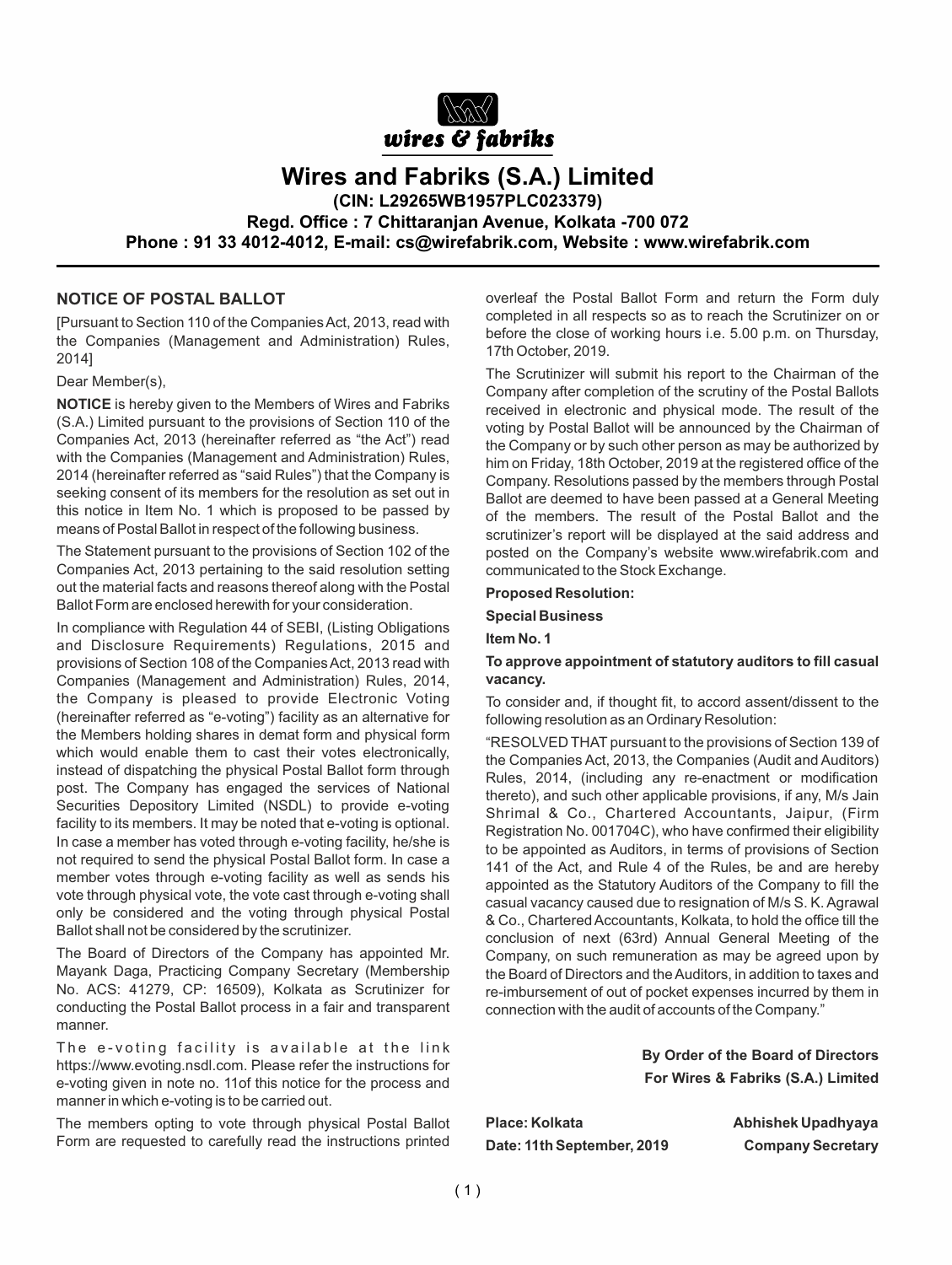

# **Notes:**

- 1. Statement for the proposed Ordinary Resolution under item no. 1 pursuant to section 102 of the Companies Act, 2013 read with section 110 of the Companies Act, 2013 setting out material facts are annexed herewith.
- 2. In terms of section 110 of the Companies Act, 2013 read with Rule 22 of the Companies (Management and Administration) Rules, 2014, assent or dissent of the members in respect of the resolutions contained in the postal ballot notice are sought by postal ballot/e-voting. It is further brought to your notice that pursuant to Rule 22(12) of the said Rules, postal ballots, giving consent or dissent received after thirty days from the date of dispatch of this notice shall be treated as the reply from the Member has not been received.
- 3. The Notice is being sent to all the Members, whose names appear in the Register of Members/list of Beneficial Owners as received from National Securities Depository Limited (NSDL) / Central Depository Services (India) Limited (CDSL) on **6th September, 2019.**
- 4. Members who have registered their e-mail IDs with their Depository Participants are being sent Notice of Postal Ballot by e-mail and Members who have not registered their e-mail id will receive Notice of Postal Ballot along with Postal Ballot Form through post.
- 5. A Member desiring to exercise vote by Postal Ballot should complete the Postal Ballot Form and send it to the Scrutinizer in the attached self – addressed postage prepaid envelope. Since postage is already paid by the Company, the members need not affix the postage stamp. However, envelope containing Postal Ballot Form, if sent by courier or hand delivered at the expense of the Member will also be accepted.
- 6. The resolution(s) will be taken as passed effectively on the date of declaration of the results at the registered office of the Company as well as placed on the Company's website, if the result of the postal ballot indicates that the requisite majority of the Members have assented to the resolution(s).
- 7. A copy of the documents referred to in the Notice and accompanying Statement is open for inspection at the Registered Office of the Company on any working day, except Sundays, between 11 a.m. and 1.00 p.m. upto Thursday, 17th October, 2019.
- 8. Members who have received Postal Ballot Notice by email and who wish to vote through Physical Postal Ballot Form can seek duplicate Postal Ballot Form from the Registrar & Transfer Agent M/s. ABS Consultants Private Limited, fill in the requisite details and send the same to the Scrutinizer.
- 9. The date of commencement of e-voting is **Wednesday, 18th September, 2019 at 9.00 a.m.** and the last date for evoting is **Thursday, 17th October, 2019 at 5.00 p.m.** The

e-voting module will be disabled for voting thereafter by NSDL.

- 10. Any query / grievances connected with the voting by Postal Ballot including voting by electronic means may be addressed to the Company Secretary, Wires & Fabriks (S.A.) Limited, 7, Chittaranjan Avenue, Kolkata – 700 072 or at 033-4012 4012 or at cs@wirefabrik.com.
- 11. The instructions for e-voting are as under:

The way to vote electronically on NSDL e-Voting system consists of "Two Steps" which are mentioned below:

Step 1: Log-in to NSDL e-Voting system at https://www.evoting.nsdl.com/

Step 2: Cast your vote electronically on NSDL e-Voting system.

# **Step 1: Log-in to NSDLe-Voting system**

- i. Visit the e-Voting website of NSDL. Open web browser by typing the following URL: https://www.evoting.nsdl.com/ either on a Personal Computer or on a mobile.
- ii. Once the home page of e-Voting system is launched, click on the icon "Login" which is available under 'Shareholders' section.
- iii. Anew screen will open. You will have to enter your User ID, your Password and a Verification Code as shown on the screen. Alternatively, if you are registered for NSDL e-services i.e. IDEAS, you can log-in at https://eservices.nsdl.com/ with your existing IDEAS login. Once you log-in to NSDL e-services after using your log-in credentials, click on e-Voting and you can proceed to Step 2 i.e. Cast your vote electronically.
- iv. Your User ID details will be as per details given below :
	- a. For Members who hold shares in demat account with NSDL: 8 character DP ID followed by 8 digit Client ID (For example if your DP ID is In300\*\*\* and Client ID is 12\*\*\*\*\*\* then your user ID is IN300\*\*\*12\*\*\*\*\*\*).
	- b. For Members who hold shares in demat account with CDSL: 16 digit Beneficiary ID (For example if your Beneficiary ID is 12\*\*\*\*\*\*\*\*\*\*\*\*\*\* then your user ID is 12\*\*\*\*\*\*\*\*\*\*\*\*\*\*).
	- c. For Members holding shares in Physical Form: EVEN (E-Voting Event Number) followed by Folio Number registered with the company (For example if folio number is 001\*\*\* and EVEN is 101456 then user ID is 101456001\*\*\*).
- v. Your password details are given below:
	- a. If you are already registered for e-Voting, then you can use your existing password to login and cast your vote.
	- b. If you are using NSDLe-Voting system for the first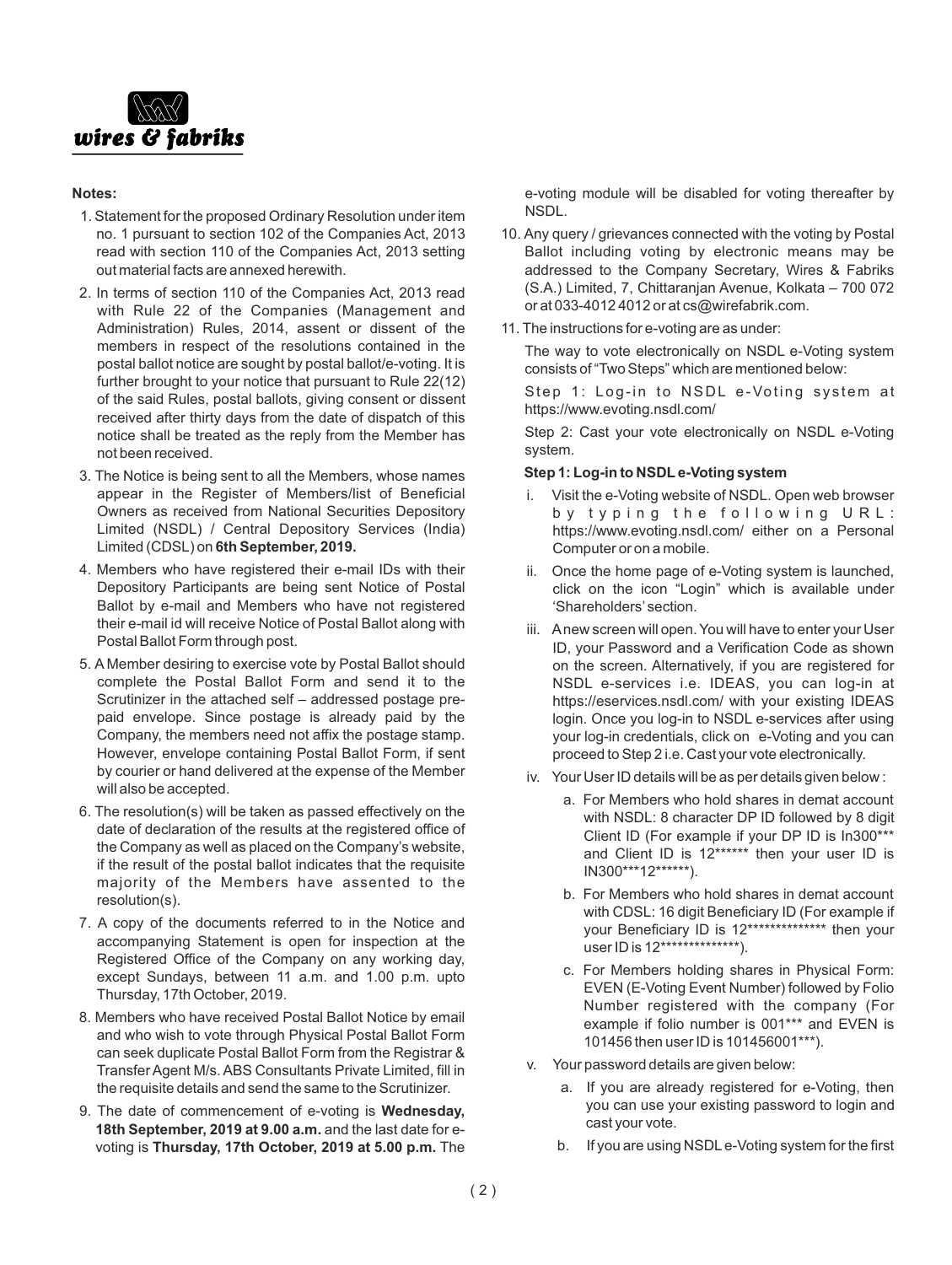

time, you will need to retrieve the 'initial password' which was communicated to you. Once you retrieve your 'initial password', you need enter the 'initial password' and the system will force you to change your password.

- c. How to retrieve your 'initial password'?
	- i. If your email ID is registered in your demat account or with the company, your 'initial password' is communicated to you on your email ID. Trace the email sent to you from NSDL from your mailbox. Open the email and open the attachment i.e. a pdf file. Open the pdf file. The password to open the pdf file is your 8 digit client ID for NSDL account, last 8 digits of client ID for CDSL account or folio number for shares held in physical form. The pdf file contains your 'User ID' and your 'initial password'.
	- ii. If your email ID is not registered, your 'initial password' is communicated to you on your postal address.
- vi. If you are unable to retrieve or have not received the "Initial password" or have forgotten your password:
	- a. Click on "Forgot User Details/Password?"(If you are holding shares in your demat account with NSDL or CDSL) option available on www.evoting.nsdl.com.
	- b. "Physical User Reset Password?" (If you are holding shares in physical mode) option available on www.evoting.nsdl.com.
	- c. If you are still unable to get the password by aforesaid two options, you can send a request at evoting@nsdl.co.in mentioning your demat account number/folio number, your PAN, your name and your registered address.
- vii. After entering your password, tick on Agree to "Terms and Conditions" by selecting on the check box.
- viii. Now, you will have to click on "Login" button.
- ix. After you click on the "Login" button, Home page of e-Voting will open.

# **Step 2: Cast your vote electronically on NSDL e-Voting system.**

- i. After successful login at Step 1, you will be able to see the Home page of e-Voting. Click on e-Voting. Then, click on Active Voting Cycles.
- ii. After click on Active Voting Cycles, you will be able to see all the companies "EVEN" in which you are holding shares and whose voting cycle is in active status.
- iii. Select "EVEN" of the Company.
- iv. Now you are ready for e-Voting as the Voting page opens.
- v. Cast your vote by selecting appropriate options i.e. assent or dissent, verify/modify the number of shares for which you wish to cast your vote and click on "Submit" and also "Confirm" when prompted.
- vi. Upon confirmation, the message "Vote cast successfully" will be displayed.
- vii. You can also take the printout of the votes cast by you by clicking on the print option on the confirmation page.
- viii. Once you confirm your vote on the resolution, you will not be allowed to modify your vote.

#### **General Guidelines for shareholders**

- i. Institutional shareholders (i.e. other than individuals, HUF, NRI etc.) are required to send scanned copy (PDF/JPG Format) of the relevant Board Resolution/ Authority letter etc. with attested specimen signature of the duly authorized signatory(ies) who are authorized to vote, to the Scrutinizer by e-mail to scrutinizer@wirefabrik.com with a copy marked to evoting@nsdl.co.in.
- ii. It is strongly recommended not to share your password with any other person and take utmost care to keep your password confidential. Login to the evoting website will be disabled upon five unsuccessful attempts to key in the correct password. In such an event, you will need to go through the "Forgot User Details/Password?" or "Physical User Reset Password?" option available on www.evoting.nsdl.com to reset the password.
- iii. In case of any queries, you may refer the Frequently Asked Questions (FAQs) for Shareholders and evoting user manual for Shareholders available at the download section of www.evoting.nsdl.com or call on toll free no.: 1800-222-990 or send a request at evoting@nsdl.co.in

# **Statement pursuant to the provisions of section 102 of the Companies Act, 2013:**

# **Item No. 1:**

The Statutory Auditors of the Company M/s S. K. Agrawal & Co., Chartered Accountants, Kolkata, were appointed for the term of five years to hold office from the conclusion of 61st Annual General Meeting till the conclusion of 66th Annual General Meeting of the Company. They tendered their resignation vide letter dated 10.09.2019 due to geographical limitation as major operation of the Company are being concentrated at Jaipur, and expressed their inability to continue as Statutory Auditors of the Company.

The Board of Directors on 11th September, 2019 appointed M/s Jain Shrimal & Co., Chartered Accountants, Jaipur, (Firm